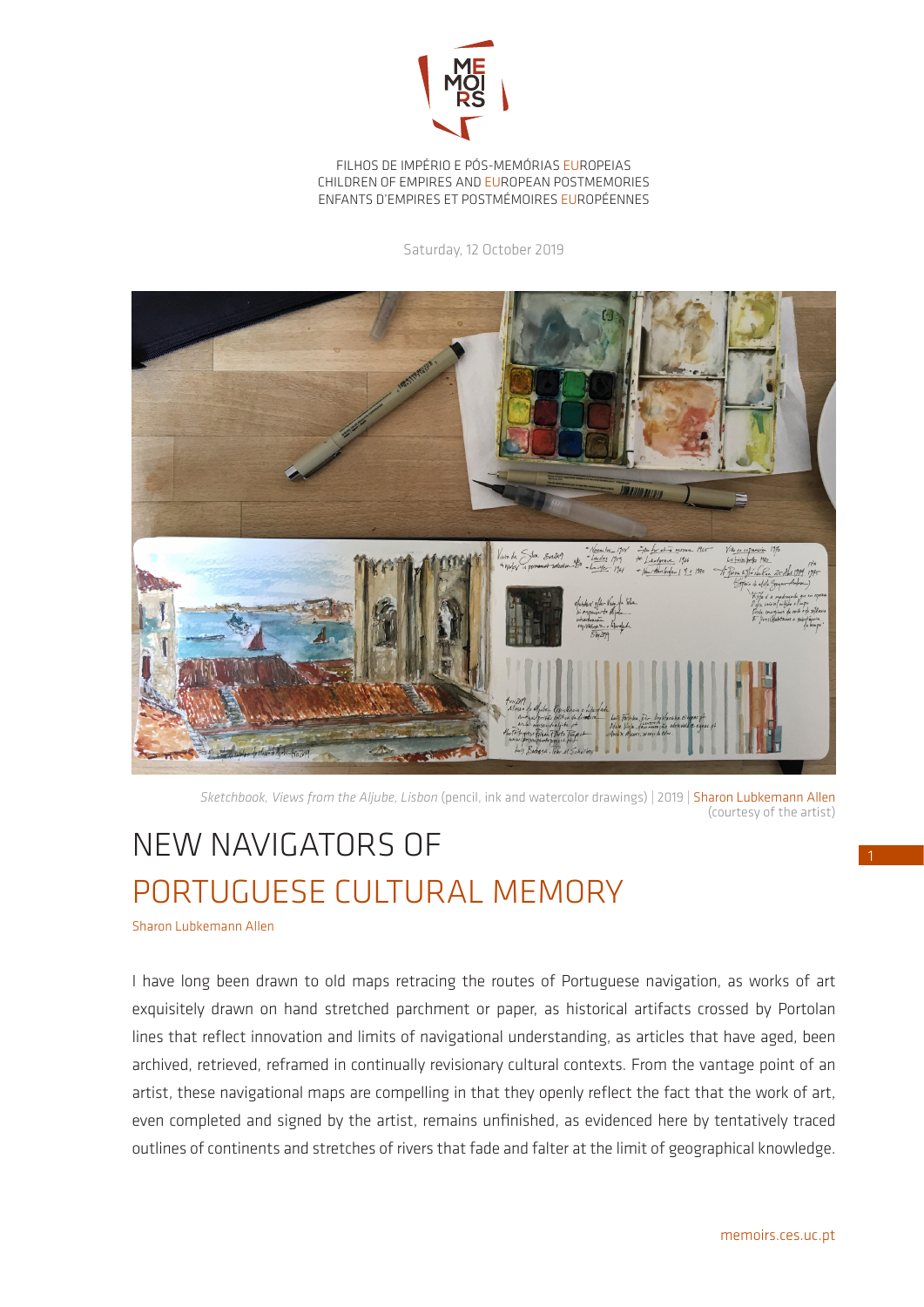

These maps are working documents, retrospective and prospective. Marked with compass rose, astrolabe, and other navigational instruments, they also bear the seals of monarch and church, baring the intent not only of exploration and encounter, but also of conquest and conversion, expropriation, and exploitation. These maps designate land and sea in Latin, Portuguese, and other European languages legible to the navigators, and in retrospect reflecting Eurocentrism that not only conquers, but also covers over the cultures it "discovers" and covers up the traces of the devastating costs of navigation. However, there are many other legible traces on these maps, not least in the gaps filled in with figures of "strange creatures" on land and sea – more imagined than real figures of the foreigner and of navigators' fears, stylized yet with some trace of a reality that resists erasure. Contemporary artists and writers across Lusophone cultures have recently begun to revisit, critically and creatively revise these maps and other navigational tools and traces, remapping and reconfiguring cultural memory, reorienting cultural discourse.

The navigator remains a ubiquitous figure in Portuguese cultural memory and discourse (in streets, monuments and malls), guiding discovery and attesting to Portuguese "greatness". Yet dissenting and, in recent decades, central cultural conversations and constructions have begun to contend with the fact that Portuguese navigations resulted not only in celebrated cross-cultural contact and exchange that enriched its culture and, for a time, its coffers, but also in devastating conquest. The Portuguese Empire was one of the most protracted and problematic colonial empires, including repressive dictatorships and disastrous civil crises and cultural critique. All of these factors were addressed by Brazilian writers such as Oswald de Andrade in terms of cannibalism, and Haroldo de Campos of counter quest, in the wake of which aesthetics become inseparable from ethics for post-colonial, post-modern Portuguese and Lusophone cultural consciousness. Nostalgic currents are met by undercurrents of critique. *Consciência* in Portuguese connotes both consciousness and conscience. The "discoveries" are decried in part for a protracted cover up of incriminating evidence. While façades continue to commemorate colonial power, both literal and literary faces of Portugal have changed markedly with waves of immigration and migration after the Revolution in 1974 and entrance into the European Union in 1986.

A recalcitrant Portuguese history has been revisited, revised, and reframed by late twentieth-century and twenty-first-century writers, artists, critics, and curators working in Lusophone contexts, who inevitably navigate what have become increasingly treacherous cultural traditions and discourses. I imagine these as the "new navigators", appropriating this controversial term to describe them in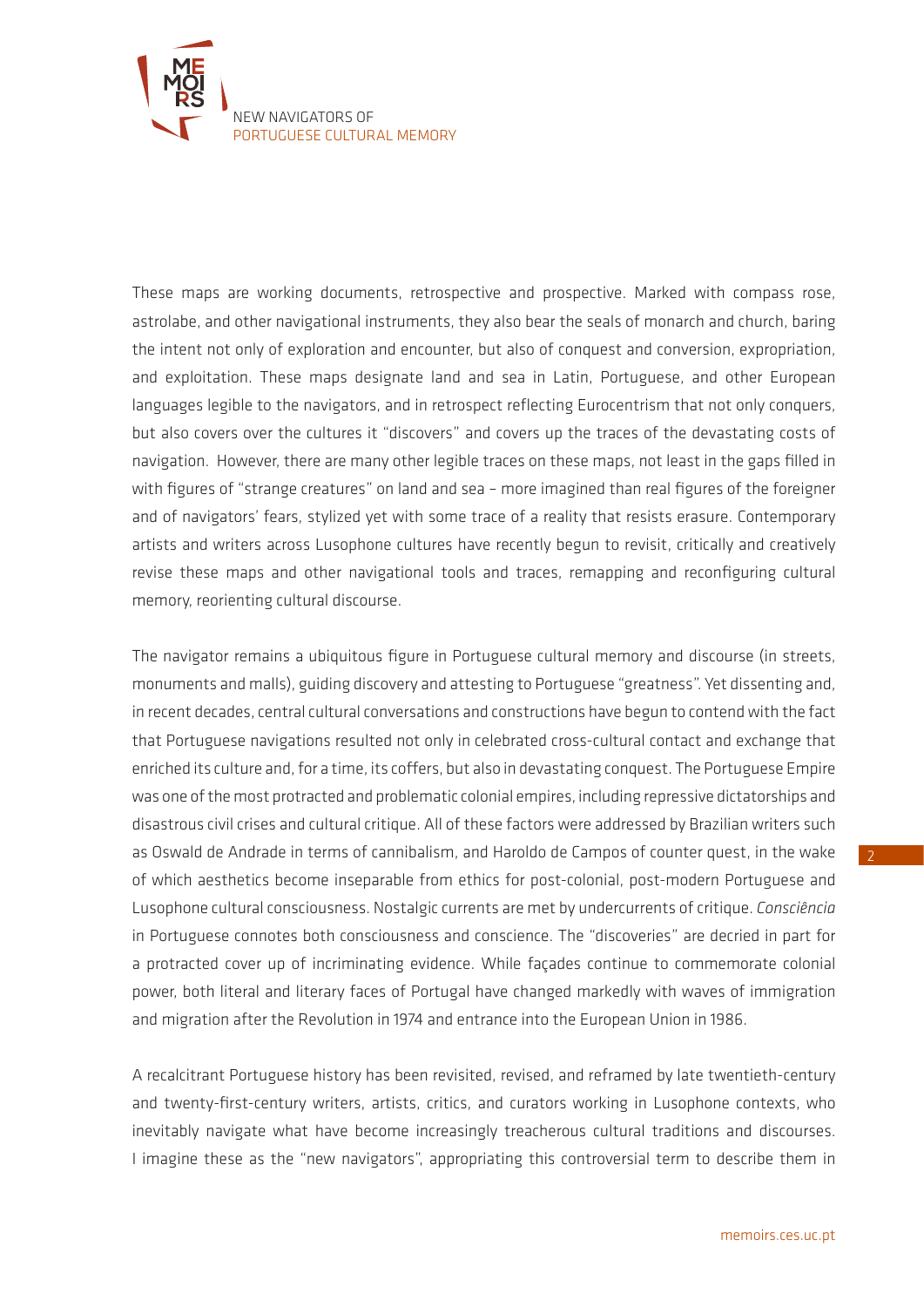

part because of their fearlessness, or perhaps more accurately their braving fear, in dis-covering, in the sense of recovering and uncovering, monstrous aspects of the past as a way to make sense of monstrous aspects of the present. These new navigators draw on and revise the work of cultural navigators who precede them - chroniclers, painters, architects, sculptors, ranging from Camões to Pessoa, Lopo Homem and Nuno Gonçalves to Leopoldo de Almeida. Among contemporary Portuguese writers who directly confront that past, novelists from António Lobo Antunes and Lídia Jorge to Dulce Maria Cardoso relocate and recast cultural memory through disorienting trans-historical and transcultural crossings, exploration of historically marginal contexts and marginalized consciousnesses, multiplication of perspectives and provocations of murmuring conscience. Antunes, like the Luso-Brazilian artist Adriana Varejão, literally re-casts and relocates the historical Portuguese navigators, at once humanizing them and foregrounding the dehumanizing impact of colonialism, by rendering the past present. In Antunes's *As Naus* (*Return of the Caravels*), Cabral and Camões simultaneously recall their heroic 16<sup>th</sup>-century departure, exploits as explorers, and the recent colonial debacle as they return among the ranks of *retornados* on overcrowded ships to unwelcoming Lisbon shores, Camões bearing his father's bones.

Varejão's layered painting opens segments of a reproduced tile wall to reveal the navigator's corpses. Both novelist and artist deconstruct the past with post-modern violence, ripping open the historical façade and literary or artistic form to show cultural rape (depicting literal rape, through the cultural sacrilege of missionary priest recast as pimp and rapist, rending the literary text and the canvas to show its bloodied substrate). However, they also flesh out the most grotesque aspects of the past through the evocative poetic prose and masterful tromp l'oeil painting. They flesh out the figure of the writer and artist, in Varejão's case with a series of self-portraits in the guise of colonial subjects, partly blinded – eye ripped out of the seemingly bloodied canvas, placed as a beautiful porcelain sculpture on a nearby table, opened like a jewel box, with a scene of cultural memory painted within, visible only to the viewer who approaches and picks up a magnifying glass to peer within the artist's or colonial subject's eye.

In other instances, the artist is dissected, her head (beheaded) held delicately aloft by a neo-classical figure inscribed with indigenous signs in a *trompe-l'oeil* azulejo *Figura de Convite*, behind whom we see beautifully rendered but unanticipated scenes of anthropophagy. Varejão's work recasts the past through juxtapositions and reconfigurations. Like the scene of literal and cultural rape in *Filho Bastardo,*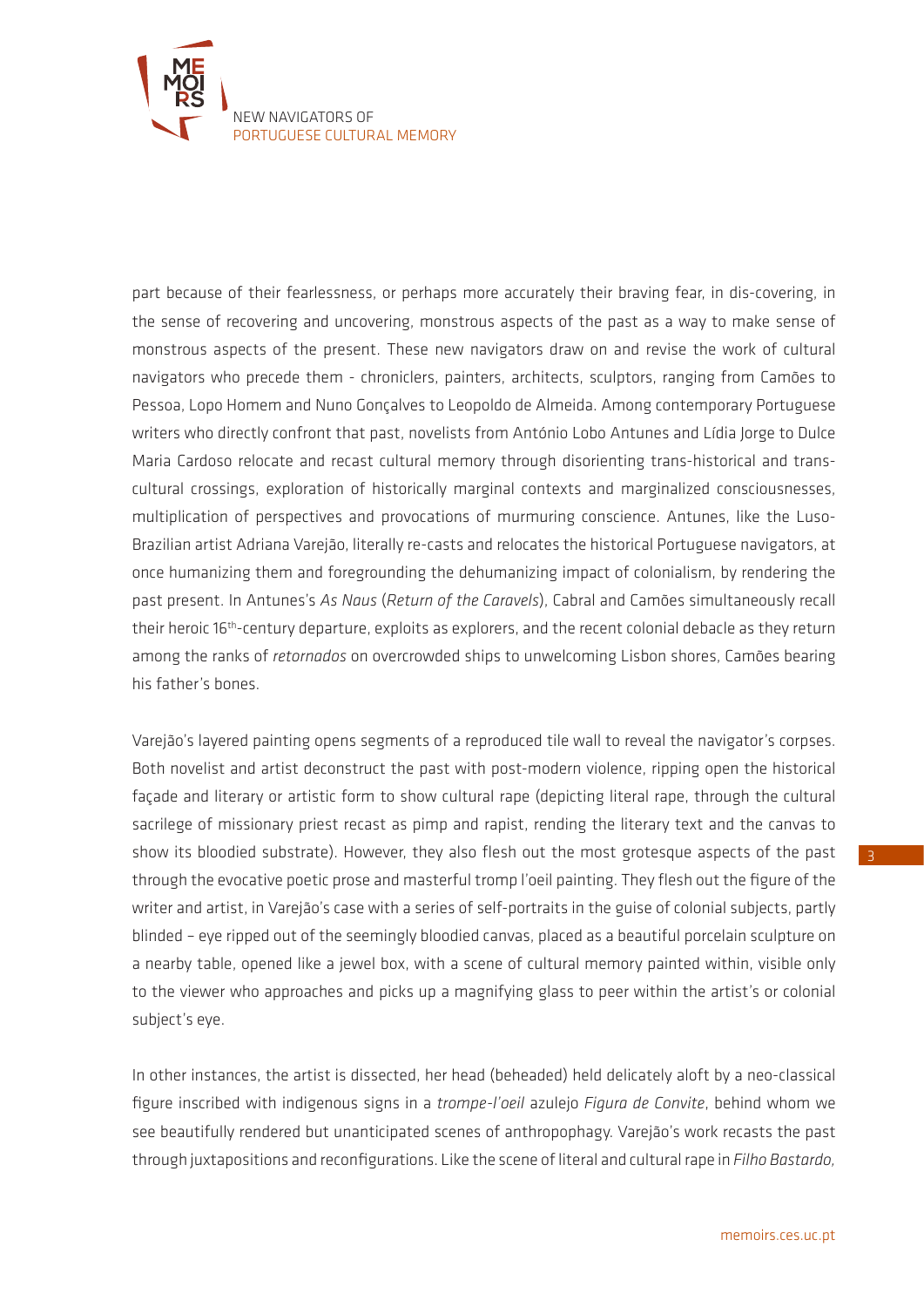

she serves up Lopo Homem's map in a beautifully stylized oval painting that reads as a platter, except that it is sliced rather than cracked open in the center, to reveal layers of flesh underneath through what seems a vaginal tear. Her map is cut and sutured, marked by still seeping wounds and scars. Though equally scandalous and scatological, writers such as Jorge (in *A Costa dos Murmúrios* and *O Vale da Paixão*) and Cardoso (in *O Retorno*), and artists such as Paula Rego or Monica de Miranda represent perspectives of mundane rather than monumental figures, not least among them bastard children who come to understand the land and cultural landscape authentically, and articulate that understanding with authority. The technical beauty of their technique is similarly so compelling that it nets cultural consciousness and forces conscience.

Alongside Portuguese writers, Luso-Brazilian writers ranging back through Osman Lins (especially in *A Rainha dos Cárceres da Grécia*) to Oswald de Andrade, Luso-African writers including Mia Couto, Ondjaki (Ndalu de Almeida), and José Eduardo Agualusa, as well as artists across Lusophone cultures have been tracing new trajectories forward through cultural memory, partly by tracing new linkages between geo-cultural contexts and genres, by crossing borders and employing new navigational tools and technologies. There has been wide dissemination and significant scholarly study of (re)visionary work by Luso-Brazilian artists such as Anna Bella Geiger and Adriana Varejão as well as Portuguese artists ranging from Vieira da Silva to Paula Rego. Likewise, there are individual studies in English and Portuguese of more established writers such as Antunes, Jorge, and Saramago. Compelling collections of essays on Portuguese women's writing have been recently edited by Kaufman and Klobucka, Owen and Pazos Alonso, paralleled by important studies of post-colonial consciousness in contemporary Portuguese literature written and edited by Calafate Ribeiro, Ferreira, Moutinho, Owen and Klobucka, Teixeira and others. Yet there is little scholarship on emergent artists such as Ângela Ferreira, Mónica de Miranda, and Délio Jasse, or writers such as Cardoso and Agualusa. Sapega's 2008 monograph is one of few works that comparatively considers *Visual & Literary Negotiations* in *Consensus & Debate in Salazar's Portugal.* 

This proposal of a new mapping of the "New Navigators in Portuguese cultural memory" seeks to introduce an extraordinary and globally extensive, yet often overlooked body of art to a wide-ranging readership in English. Concurrently, this proposal cultivating dialogue across conventionally discrete disciplines, re-imagining ways of reading visual and verbal artifacts, and delivering a critically informed and insightful interdisciplinary analysis of works by both emergent and established artists and writers